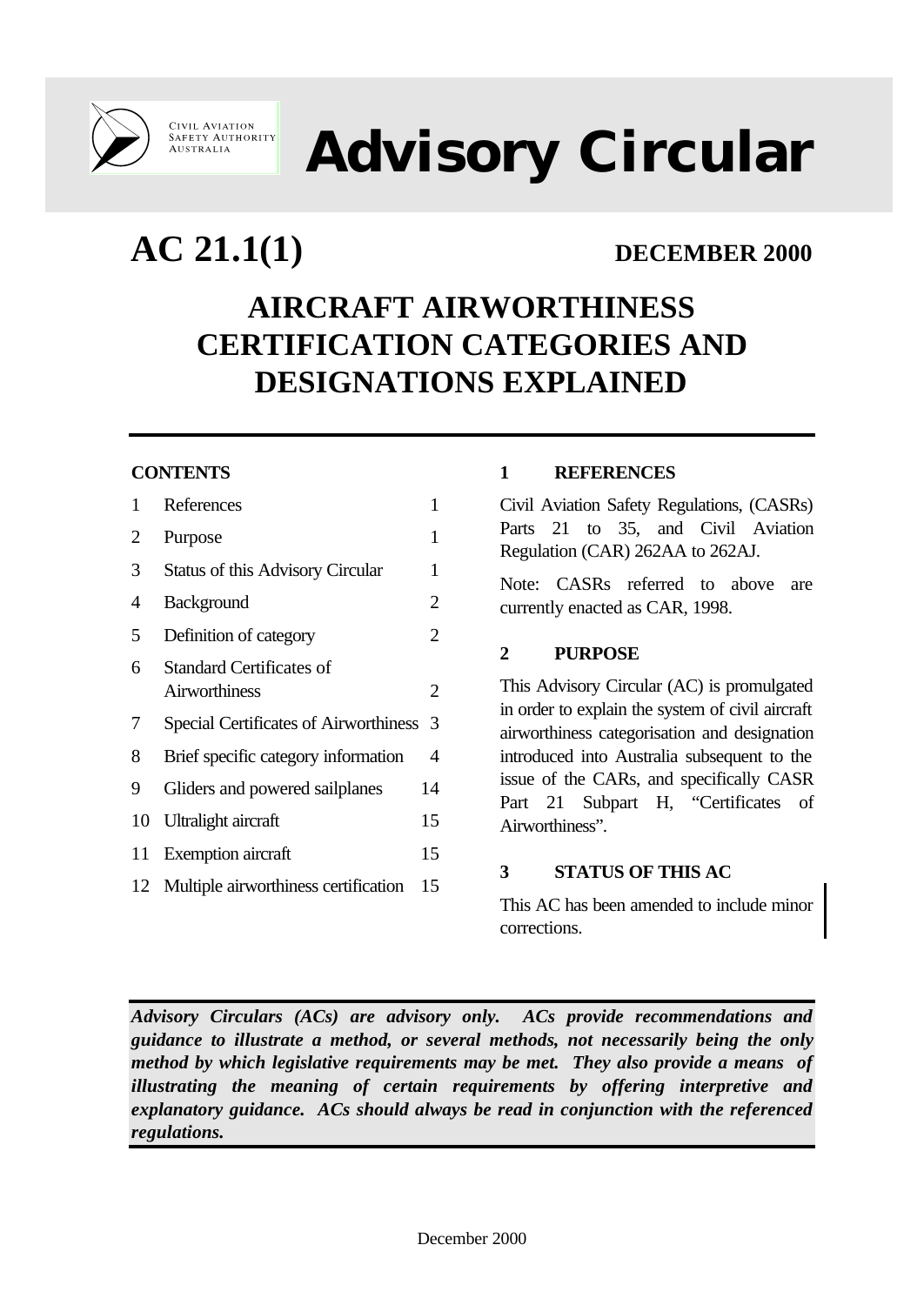# **4 BACKGROUND**

**4.1** Aircraft certification is the whole process of assessing an aircraft type against its type design and the aircraft's condition for safe operation, which culminates in issue of a Certificate of Airworthiness (CoA) for an individual aircraft. Type Certification is a part-process of aircraft certification which leads to issue of a Type Certificate or equivalent document. This is necessary before the first of type or first of model CoAs can be issued.

**4.2** The obligation for Contracting States of the International Civil Aviation Organisation (ICAO), of which Australia is a member, to issue CoAs, is laid down in Part II, Section 3 of ICAO Annex 8, "Airworthiness of Aircraft". A CoA may be issued on the basis of satisfactory evidence that an individual aircraft complies with the appropriate airworthiness requirements, and that the aircraft has been constructed and assembled satisfactorily. A category block is always contained in a CoA format.

**4.3** Aircraft are categorised in two discrete areas — operational and airworthiness. The former applies to the manner in which the aircraft is to be operated, i.e. Transport, Aerial Work or Private, and is referred to as its Classification of Operation. It is towards the airworthiness categorisation of civil aircraft that this AC is directed.

**4.4** Readers should note that the detailed procedures for application and issue of CoAs, in particular categories, and the operating restrictions associated with those CoAs, are explained in succeeding Part 21 ACs, as follows:

- AC 21.2 "Standard Certificates of Airworthiness"
- AC 21.3 "Special Certificates of Airworthiness"
- AC 21.4 "Amateur-Built Experimental Aircraft Certification"
- AC 21.5 "Limited Category Aircraft Certification"
- AC 21.6 "Restricted Category Aircraft Certification"
- AC 21.7 "Primary Category Aircraft Certification"
- AC 21.8 "Intermediate Category Aircraft Certification"
- AC 21.10 "Experimental Certificates"
- AC 21.11 "Amateur-Built (ABAA) Aircraft Certification"
- AC 21.30 "Type Acceptance Certificates for Imported Aircraft"
- AC 21.31 "Type Certificates for Imported Aircraft"

# **5 DEFINITION OF CATEGORY**

An aircraft airworthiness category is essentially a homogeneous grouping of aircraft types and models of generally similar characteristics, based on the proposed or intended use of the aircraft, and their operating limitations.

# **6 STANDARD CERTIFICATES OF AIRWORTHINESS**

A standard CoA may be issued in the following categories: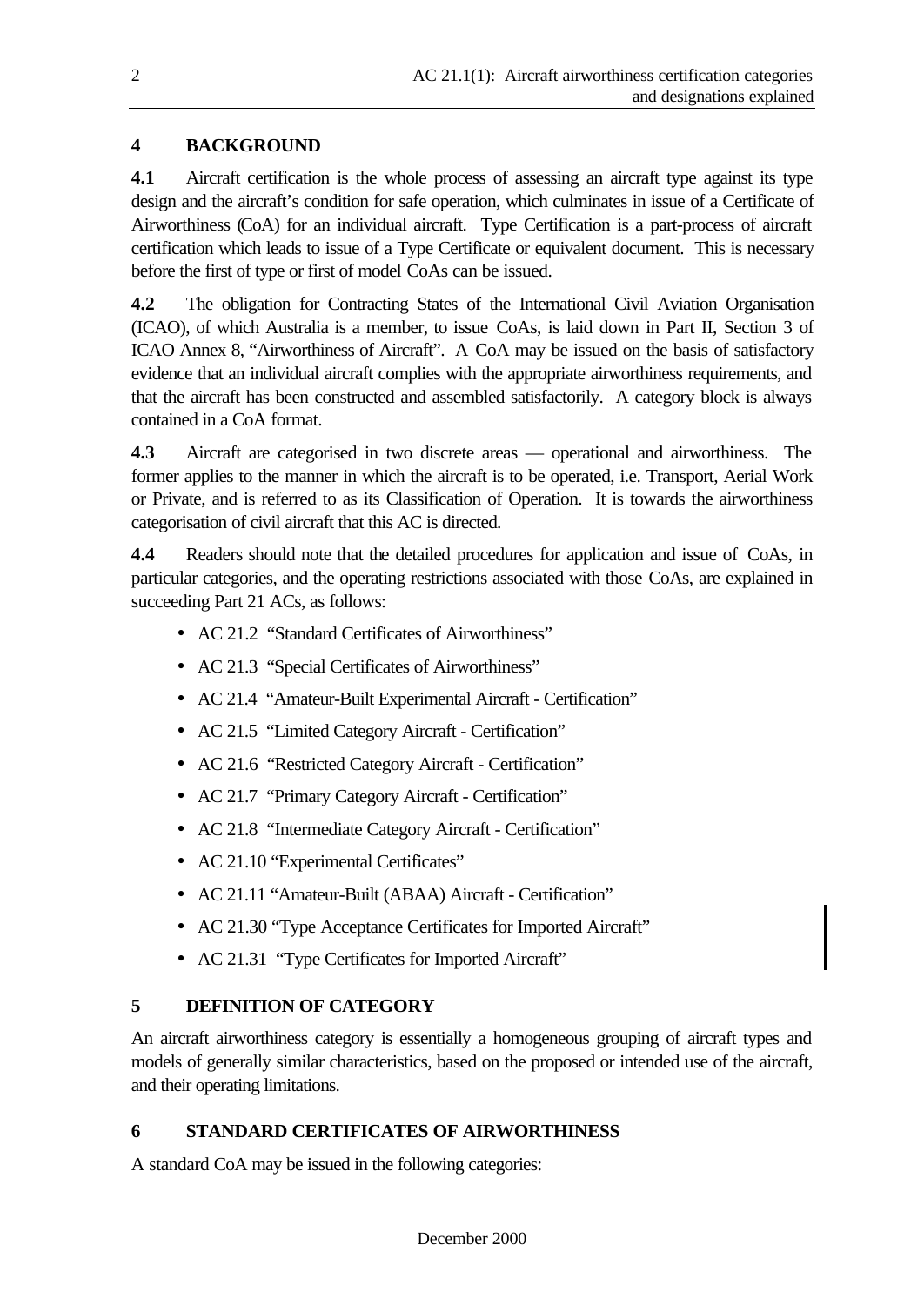- Transport
- Normal
- Utility
- Acrobatic
- Commuter
- Manned free balloons
- Special class

### **7 SPECIAL CERTIFICATES OF AIRWORTHINESS**

**7.1** A special CoA is issued to an aircraft which does not meet the requirements of an applicable comprehensive and detailed airworthiness code as required for standard category aircraft.

- **7.2** A special CoA may be issued in the following categories:
	- Primary
	- Intermediate
	- Restricted
	- Limited
	- Amateur Built (Accepted under an Amateur Built Aircraft Acceptance, ABAA)
- **7.3** Although not categories per se, the following are discussed in this AC:
	- Experimental aircraft
	- Gliders
	- Ultralights
	- Exemption aircraft

**7.4** Note that experimental aircraft are not type-certificated; such aircraft may be issued an experimental certificate for one or more of a number of specific recognised purposes, as follows:

- research and development
- showing compliance with regulations
- training the applicant's flight crew
- exhibition
- air racing
- market surveys
- operating amateur-built aircraft
- operating kit-built aircraft
- private operations of aircraft previously used for research and development or showing compliance with regulations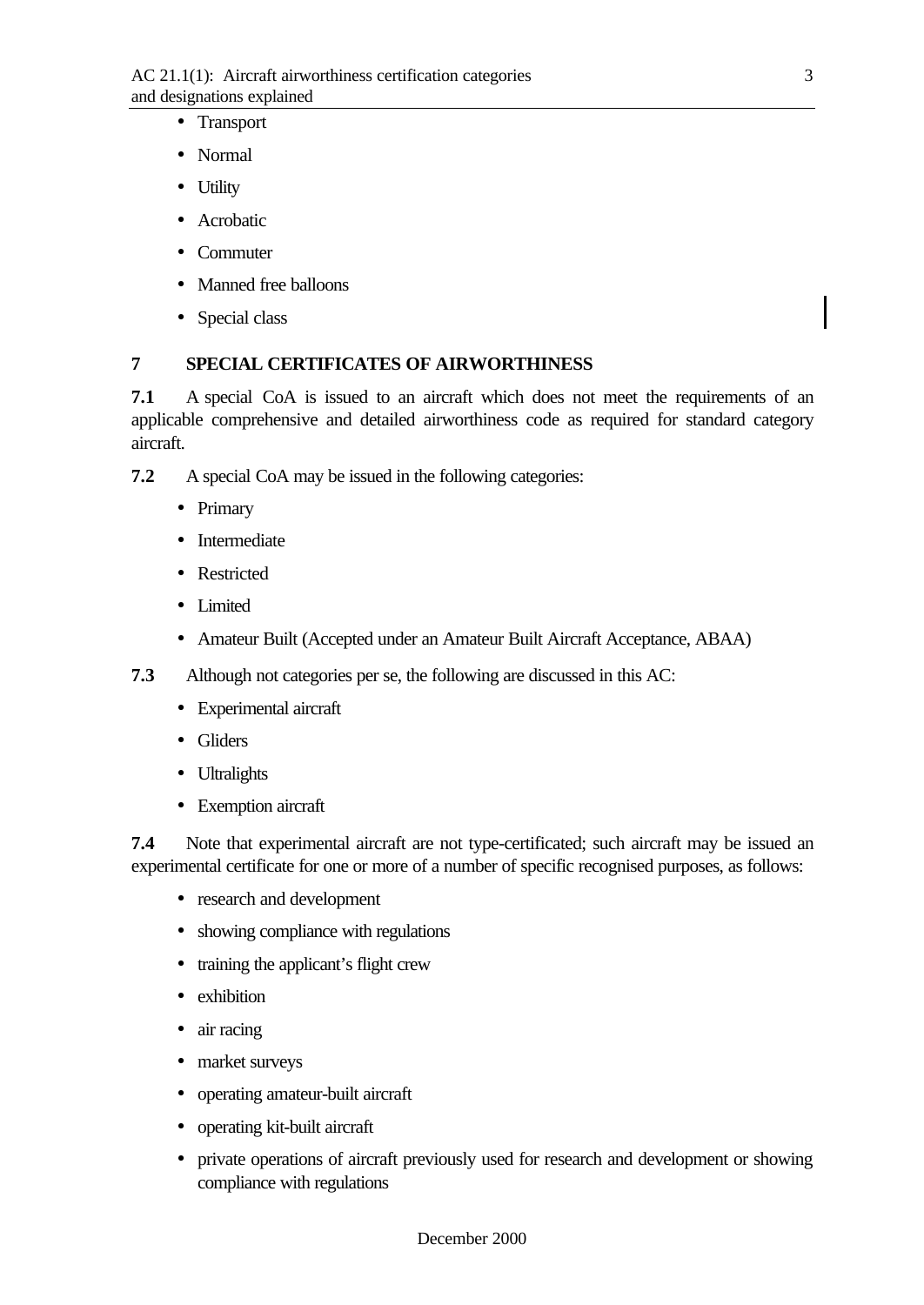**7.5** An experimental certificate is classified as a special certificate of airworthiness.

#### **8 BRIEF SPECIFIC CATEGORY AND DESIGNATION INFORMATION**

(See paragraph 4.4 above).

#### **8.1 Transport Category:**

- (a) transport category applies to multi-engined aircraft primarily intended for the regular public transport of passengers and/or cargo for hire or reward;
- (b) transport category generally applies to aircraft with a maximum take-off weight (MTOW) in excess of 5700 kg. Such aircraft must meet the airworthiness standards of CASR Part 25 (for aeroplanes) or CASR Part 29 (for rotorcraft), or be automatically accepted from a CASA-recognised country, or comply with the predecessors or equivalents of these standards. It also includes aircraft which comply with the requirements of Civil Aviation Order (CAO) 101.4, and the nowrepealed CAOs 101.2, 101.5, 101.6, 101.8 or 101.10;
- (c) there are some exceptions to the requirements outlined in (b) above:
	- (i) nothing precludes a multi-engined aircraft of less than 5700kg MTOW being certificated in the transport category, if that is the election of a manufacturer. However, the aircraft type must still meet CASRs Part 25 or Part 29;
	- (ii) commuter category aircraft may be in excess of 5700 kg MTOW;
	- (iii) some normal category types may be in excess of 5700 kg MTOW e.g. aircraft certificated under Special FAR (SFAR) Part 41;
- (d) the Australian airworthiness standards include a transport category of aircraft based on FAR Part 23 (normal) certification, as long as certain minimum design features (such as multi-engined configuration) are met. This is allowed for under CAO 101.4 ("Airworthiness Certification Requirements — Imported Aeroplanes Not above 5700 kg in the Transport Category").

### **8.2 Normal Category:**

- (a) normal category applies to aircraft which are intended for non-acrobatic operation, having a seating configuration (excluding pilot seats) of nine seats or less, and a MTOW of 5700 kg or less, or 2750 kg or less for rotorcraft;
- (b) normal category aircraft must meet the airworthiness standards of CASR Part 23 (for aeroplanes), or Part 27 (for rotorcraft), or be automatically accepted from a CASA-recognised country, or comply with the predecessors or equivalents of these standards. It also includes aircraft which complied with the requirements of the now-repealed CAOs 101.22 or 101.24;
- (c) note that normal category aeroplanes which have been type-certificated under the JAR-VLA design requirements carry more design restrictions than the broad category specified in (a) above:
	- (i) single, non-turbine engine only;
	- (ii) two seats or less;
	- (iii) MTOW of 750 kg or less;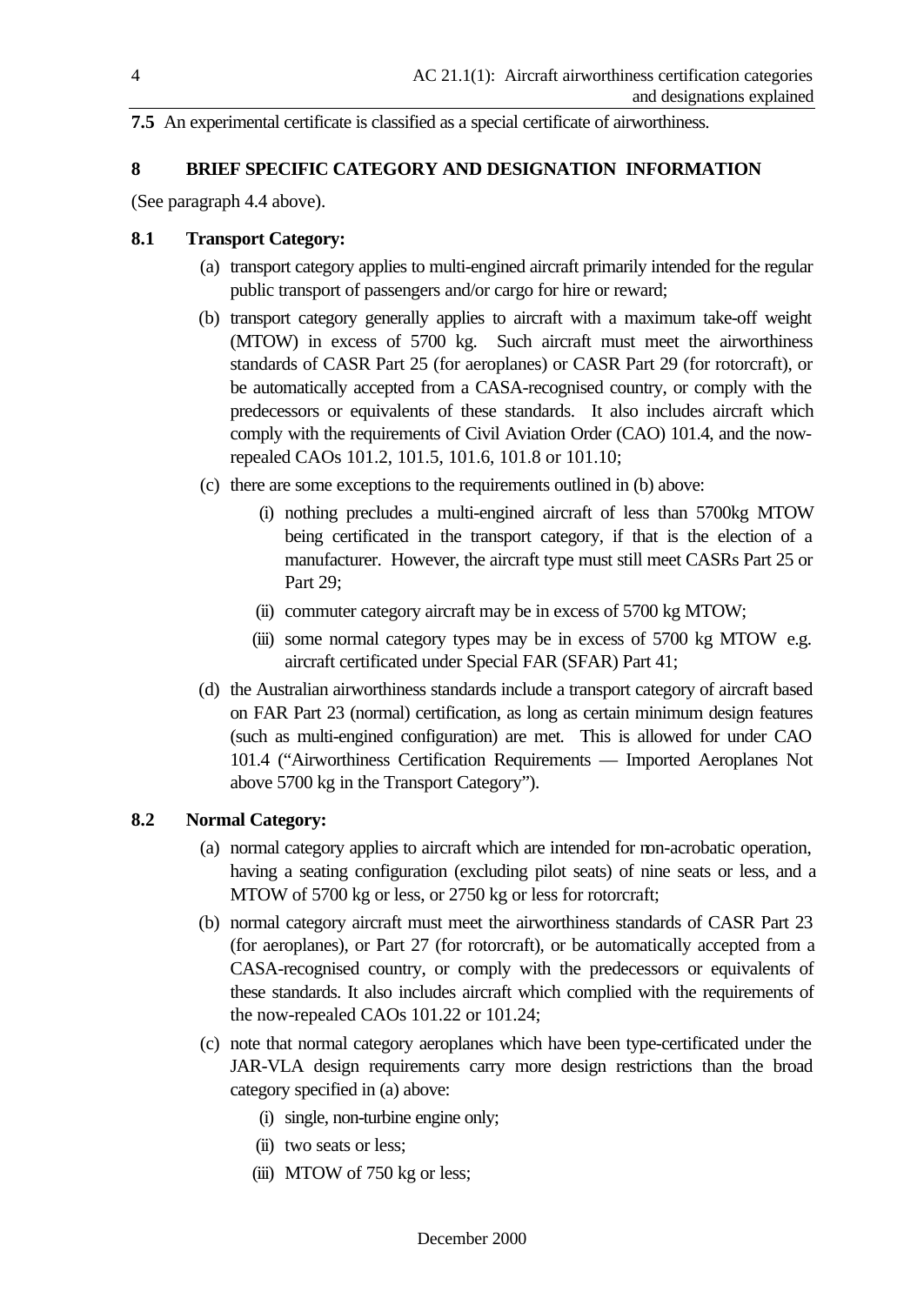(iv) stall speed of 45 knots or less, in the landing configuration;

operating restrictions are also placed on JAR-VLA types fitted with an engine certificated under CASR Part 32;

- (d) notwithstanding the nine seat maximum limitation expressed in (a) above, normal category includes aircraft certificated under SFAR 41 and SFAR 23 (with weight and seating limitation extensions). The now-repealed CAO 101.22 allowed for more than nine passenger seats;
- (e) non-acrobatic operation includes:
	- (i) any manoeuvre incidental to normal flying;
	- (ii) stalls, other than flick stalls;
	- (iii) lazy eights, chandelles and steep turns, in which the angle of bank does not exceed 60°.

### **8.3 Utility Category:**

- (a) utility category applies to aeroplanes, gliders and powered sailplanes which can be used for limited acrobatic operations, having a seating configuration (excluding pilot seats) of nine seats or less, and an MTOW of 5700 kg or less. Utility category aircraft can be considered as normal category "plus" aircraft, and can thus, for example, provide more operational flexibility as a basic training aircraft;
- (b) utility category aircraft must meet the design requirements of CASRs Part 22 or 23, or be automatically accepted from a CASA-recognised country, or comply with the predecessors or equivalents of these standards. Design requirements additional to those required for normal category include increased structural load and design dive speed factors. It also includes aircraft which complied with the requirements of the now-repealed CAOs 101.22 or 101.26;
- (c) limited acrobatic operation includes:
	- (i) spins (if approved for the particular type);
	- (ii) lazy eights, chandelles, and steep turns, or similar manoeuvres, in which the angle of bank is more than 60°, but not more than 90°.

### **8.4 Acrobatic Category:**

- (a) acrobatic category (aerobatic category has exactly the same meaning) applies to aeroplanes, gliders and powered sailplanes which can be used for acrobatic operations, having a seating configuration (excluding pilot seats) of nine seats or less, and a MTOW of 5700 kg or less. Acrobatic aircraft can be flown without restrictions, other than those shown to be necessary as a result of certification flight testing;
- (b) acrobatic category aircraft must meet the design requirements of CASR Parts 22 or 23, or be automatically accepted from a CASA-recognised country, or are aircraft which complied with the predecessors or equivalents of these standards. It also includes aircraft which complied with the requirements of the now-repealed CAO 101.22.

#### **8.5 Commuter Category:**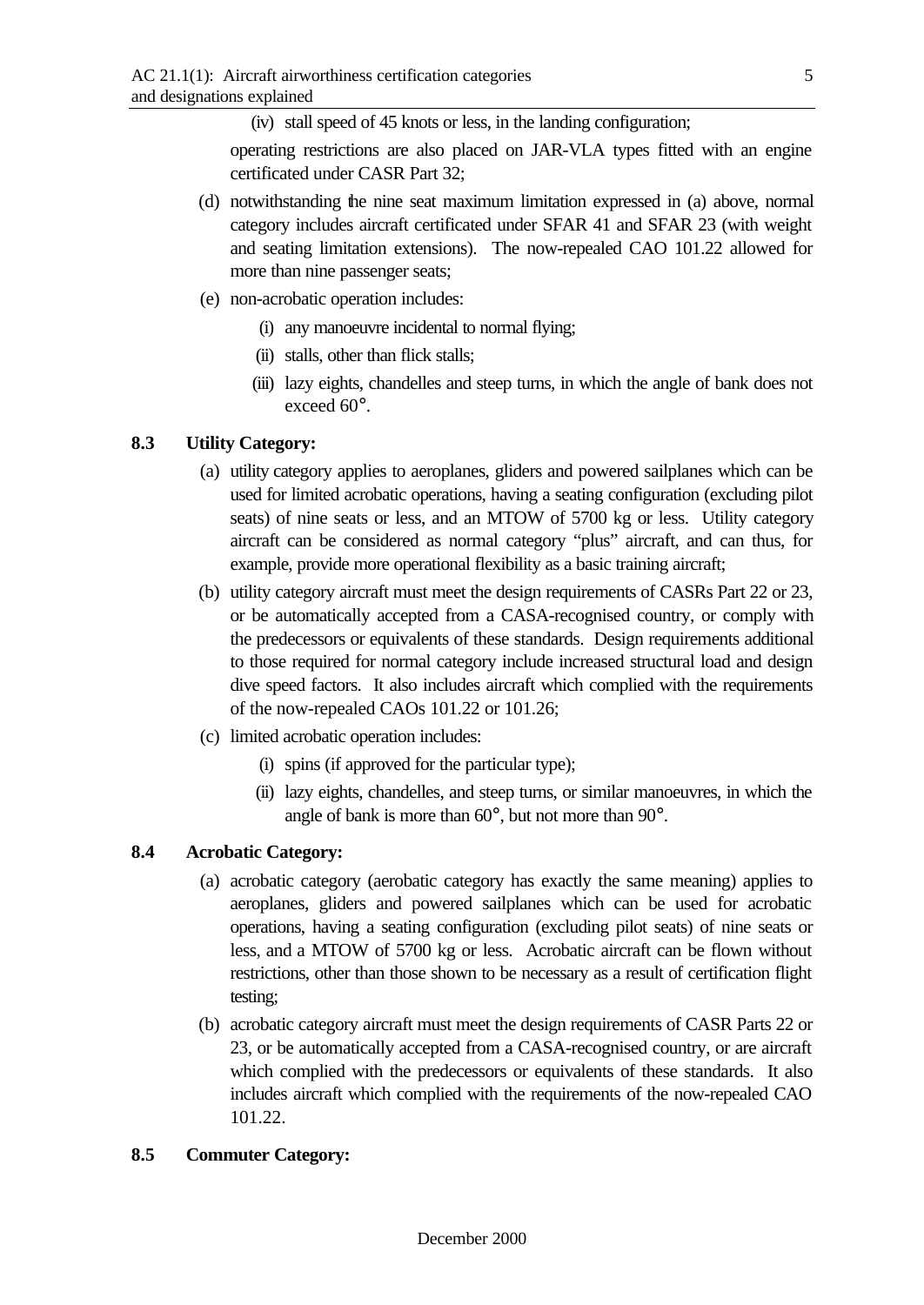- (a) commuter category applies to aircraft which are intended for non-acrobatic operation, and which are multi-engined, propeller-driven aeroplanes having a seating configuration (excluding pilot seats) of 19 seats or less, and a MTOW of 8618 kg or less;
- (b) commuter category aircraft must meet the design requirements of CASR Part 23, or be automatically accepted from a CASA-recognised country. The design code (from a specified amendment onwards) calls up a number of design requirements for commuter category additional to those specified for normal category, in areas such as performance, structural, control and powerplant certification, and thus confer a higher level of safety than is intrinsic to the normal category. In this sense, the commuter category design code is often referred to as "FAR 23 plus".

#### **8.6 Manned Free Balloon:**

- (a) manned free balloon designation applies to non-power-driven, lighter-than-air aircraft, where lift may be derived by systems such as hot air or trapped light gas;
- (b) manned free balloons must meet the design requirements of CASR Part 31. The designation also includes balloons which comply with the requirements of CAO 101.54.

#### **8.7 Special Classes of Aircraft:**

- (a) an example of a special class of aircraft which would be entitled to the issue of a standard CoA is an airship. An airship is defined as an engine-driven, lighter-thanair aircraft that can be steered; it may be of rigid or flexible hull construction. Such aircraft include those which complied with the requirements of the now-repealed CAO 101.56. Hot air airships were also required to comply with the applicable requirements for the manned balloon category. A tiltrotor aircraft is another example of a unique type of design that would qualify as a special class;
- (b) a certification basis for any particular special class of aircraft will be negotiated between CASA and an applicant for issue of a standard CoA on a case-by-case basis. In this case, certification basis means an airworthiness design standard, plus any special conditions applied by CASA to that code.

#### **8.8 Primary Category:**

- (a) a primary category aircraft (which may be an aeroplane, glider or powered sailplane, rotorcraft, manned free balloon or other class of aircraft) is of simple design and is intended for pleasure and personal use. The aircraft must:
	- (i) be unpowered, or powered by a single, naturally-aspirated engine;
	- (ii) have a stall speed of 61 knots or less in the landing configuration (or for a rotorcraft, have a maximum main rotor disc loading of 29.3 kg/sq. metre, under sea level ISA conditions);
	- (iii) have a MTOW of  $1225$  kg or less  $(1530 \text{ kg}$  for seaplanes);
	- (iv) have a maximum seating capacity of not more than four persons, including the pilot; and
	- (v) have an unpressurised cabin, if applicable;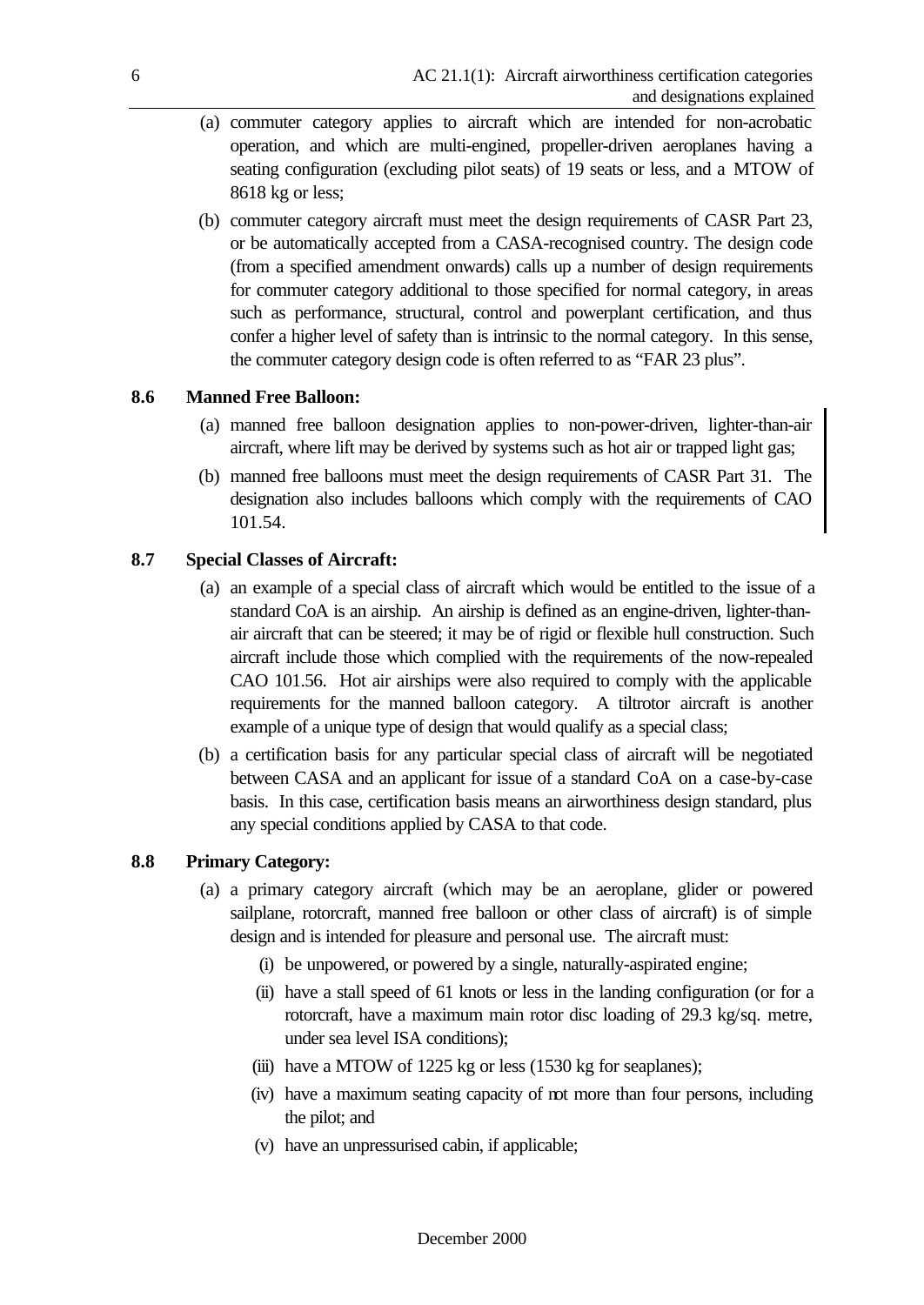- (b) the aircraft must meet the airworthiness standards of CASR Part 26 which may include the applicable standards of CASRs Parts 22, 23, 27, 31, 32, 33 and/or 35, and/or such other airworthiness design criteria that CASA considers appropriate, which may include standards proposed by the applicant for type certification, and agreed with and promulgated by CASA. It is important to note that primary category aircraft are not amateur-built aircraft;
- (c) an aircraft which has been issued with a standard CoA, e.g. a normal category aircraft, can undergo a conversion process to allow it to be issued with a special CoA in the primary category; this would usually be done to realise relaxation in maintenance commitments and costs. If this process is followed, subsequent reversion to a standard CoA category may be difficult;
- (d) a primary category aircraft cannot be operated for most commercial purposes; however, if maintained by a LAME or an approved maintenance organisation, the aircraft can be used for certain types of pilot training (day/VMC only) or can be rented out for non-commercial operations.

### **8.9 Intermediate Category:**

- (a) the intermediate category is essentially an extension of primary category, and is one unique to Australia. The aircraft must:
	- (i) be powered by engines for which there are no limits in regard to type and numbers;
	- (ii) have a stall speed of 61 knots or less in the landing configuration (or for a rotorcraft have a maximum main rotor disc loading of 29.3 kg/sq. metre, under sea level ISA conditions);
	- (iii) have a MTOW of 1750 kg or less;
	- (iv) have a maximum seating capacity of no more than four persons, including the pilot; and
	- (v)` have an unpressurised cabin, if applicable;
- (b) airworthiness design standards are as per those for primary category described above. Again, the aircraft cannot be amateur-built;
- (c) an intermediate category aircraft can be used for certain aerial work commercial operations, as determined by the aircraft certification basis and equipment fit, but only if maintained by a LAME or an approved maintenance organisation.

#### **8.10 Restricted Category:**

- (a) restricted category applies to aircraft which may carry out certain special purpose operations, usually for hire or reward. Aircraft types which may be eligible for issue of a special CoA in the restricted category include:
	- (i) those designed and type certificated specifically as restricted category e.g. specialist water bombers, agricultural aircraft;
	- (ii) ex-military aircraft of:
		- (A) the Australian Defence Force; and/or
		- (B) an armed force of Canada, the USA, and/or the UK;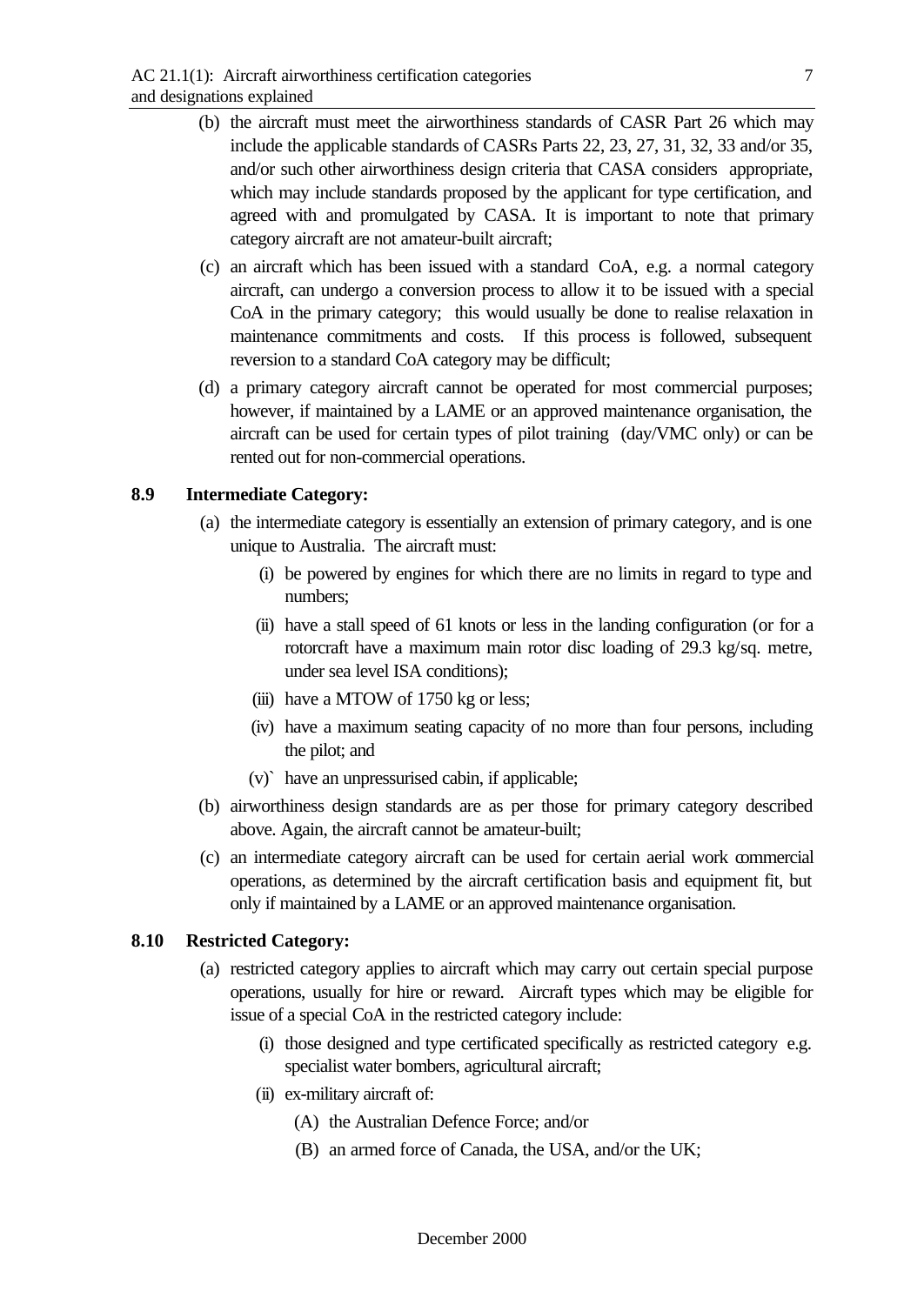- (iii) aircraft which may have been standard category, but have been modified for special purpose operations; noting that, under certain conditions, such aircraft can be transferred from restricted to a standard CoA category, and back. This is discussed in detail at paragraph 12;
- (b) restricted category aircraft may not carry passengers or cargo for hire or reward. Essential crew required for the particular special purpose operation, or needed to accomplish the work activity directly associated with the special purpose, may be carried. Particular limitations on operation may be placed on the CoA. Special purpose operations that may be carried out are:
	- (i) agricultural operations for example, spraying, dusting, and seeding, and livestock and feral animal control; or
	- (ii) forest and wildlife conservation; or
	- (iii) firefighting; or
	- (iv) aerial surveying and scientific research for example, photography, mapping, and oil and mineral exploration; or
	- (v) patrolling for example, pipelines, power lines, or canals; or
	- (vi) weather control and atmospheric research for example, cloud seeding; or
	- (vii) aerial advertising for example, skywriting, banner towing, airborne signs and public address systems; or
	- (viii) glider towing; or
	- (ix) target towing; or
	- (x) target designation; or
	- (xi) any other similar operation;
- (c) the restricted category can therefore include a vast range of aircraft classes and types, e.g. multi-engined ex-military bombers or patrol aircraft, used for forest firefighting, or large, purpose-designed aircraft used for the same mission; highperformance, corporate jet aircraft modified for high-speed target towing, commuter category aircraft extensively modified for geophysical survey etc.

### **8.11 Limited Category:**

- (a) the limited category is unique to Australia. It differs markedly from the limited category prescribed by the US FAA in the FARs. A type certificate is not issued in the limited category because a limited category aircraft is not required to comply with any specific civil airworthiness or design standards. However, CASA must be satisfied that the aircraft meets airworthiness requirements consistent with its special purpose use. If it has been manufactured in accordance with the requirements of and accepted by an armed force, then it must have had a demonstrated history of safe operation. For other than ex-military aircraft e.g. replica aircraft, the aircraft must meet airworthiness standards and requirements that are satisfactory to CASA;
- (b) the limited category caters for operation of ex-military aircraft, which are not restricted to sources listed in paragraph 8.10 (a) above. For these types, the applicant for CoA issue restores, or has the aircraft restored under a set of recommended practices and procedures. CASA or an authorised person inspects the aircraft to determine that the aircraft has been properly restored using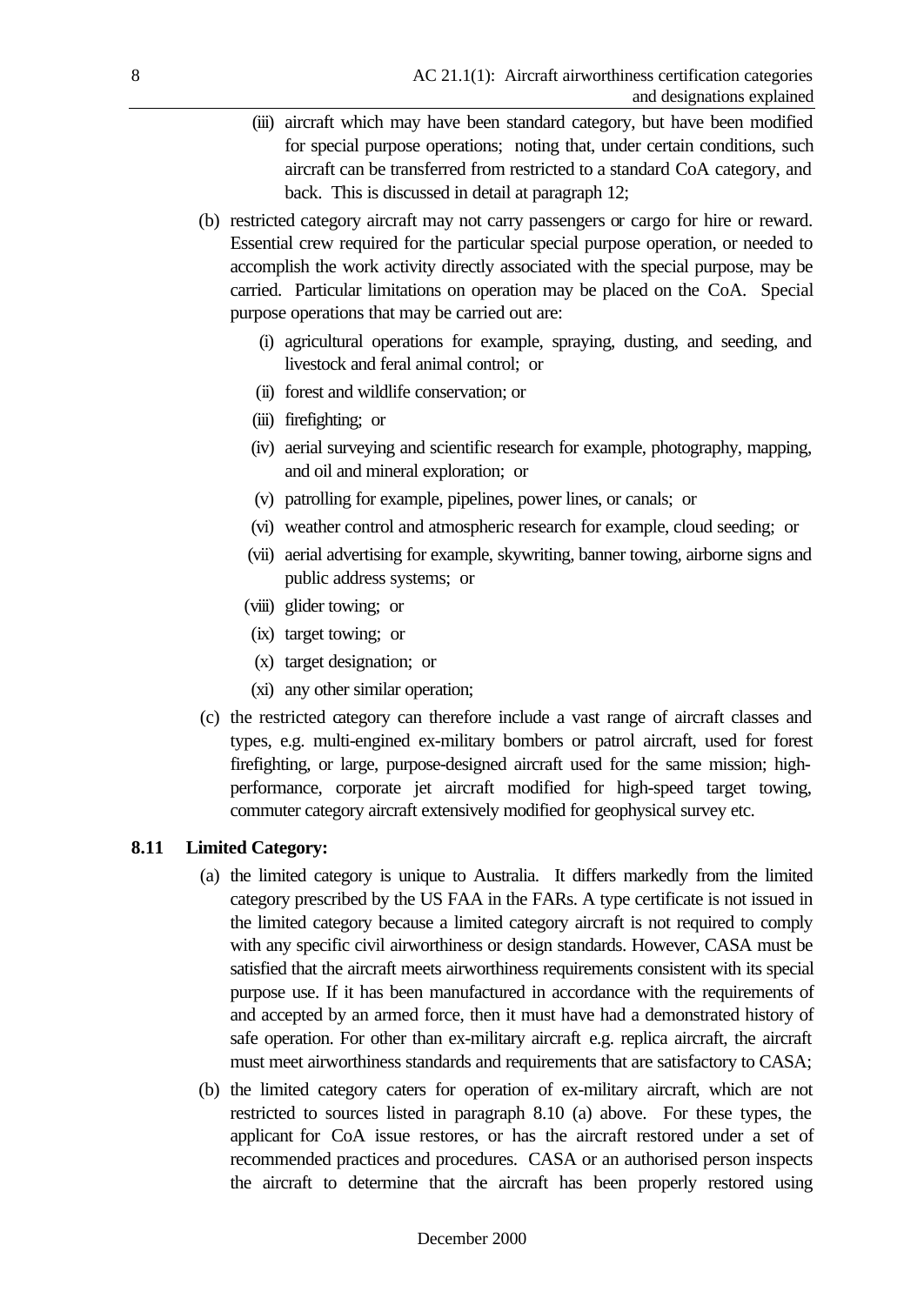acceptable workmanship methods, techniques and practices, and is in a condition for safe operation;

- (c) limited category aircraft can only be operated for one or more special purposes for which the CoA is in force, and these are specifically included on the CoA. They are:
	- (i) parachute jumping; or
	- (ii) acrobatic flights; or
	- (iii) acrobatic training; or
	- (iv) mock combat; or
	- (v) operating historic and ex-military aircraft in adventure type operations; or
	- (vi) operating replica aircraft; or
	- (vii) exhibition flights; or
	- (viii) any purpose in which the sole usage of the aircraft is the carriage of persons where that carriage of persons occurs as an integral part of engaging in a recreational pursuit that is intrinsically dangerous;

additionally, a limited category aircraft can be used for other specific operations in support of the special purpose operations, e.g. flying an aircraft to and from airshows; maintenance test flying etc.;

(d) finally, limited category aircraft may carry passengers for hire or reward, subject to risk warning requirements. The aircraft can be of any shape, weight or size, but are limited to the carriage of six occupants or less (including passengers and crew), unless approved by CASA or an authorised person to carry more. CASA is exempted from liabilities in regard to operation of this category of aircraft, as set out in CASR 201.3.

#### **8.12 Amateur-Built (ABAA) Category:**

- (a) amateur-built (ABAA) category applies to aircraft for which:
	- (i) the major portion (i.e. greater than 50%) is fabricated and assembled by a person or persons who undertake the construction project solely for their own education or recreation; and
	- (ii) an Amateur Built Aircraft Acceptance (ABAA) has been issued by CASA or its predecessors, or is issued in response to an application submitted to CASA before 1 October 2000; and
	- (iii) MTOW is not greater than 1500 kg, and not more than four seats are fitted;
- (b) there is a qualification in the case of aeroplanes within this category that the stall speed in the landing configuration cannot exceed 61 knots if the aircraft is fitted with type certificated engine(s) or 55 knots in any other case;
- (c) the ABAA would have been issued in respect to aeroplanes which meet CAO 101.28, or had an approved record of safe history of operations; in the case of rotorcraft, the aircraft would have had to meet FAR Part 27, or a lesser standard as prescribed by CASA;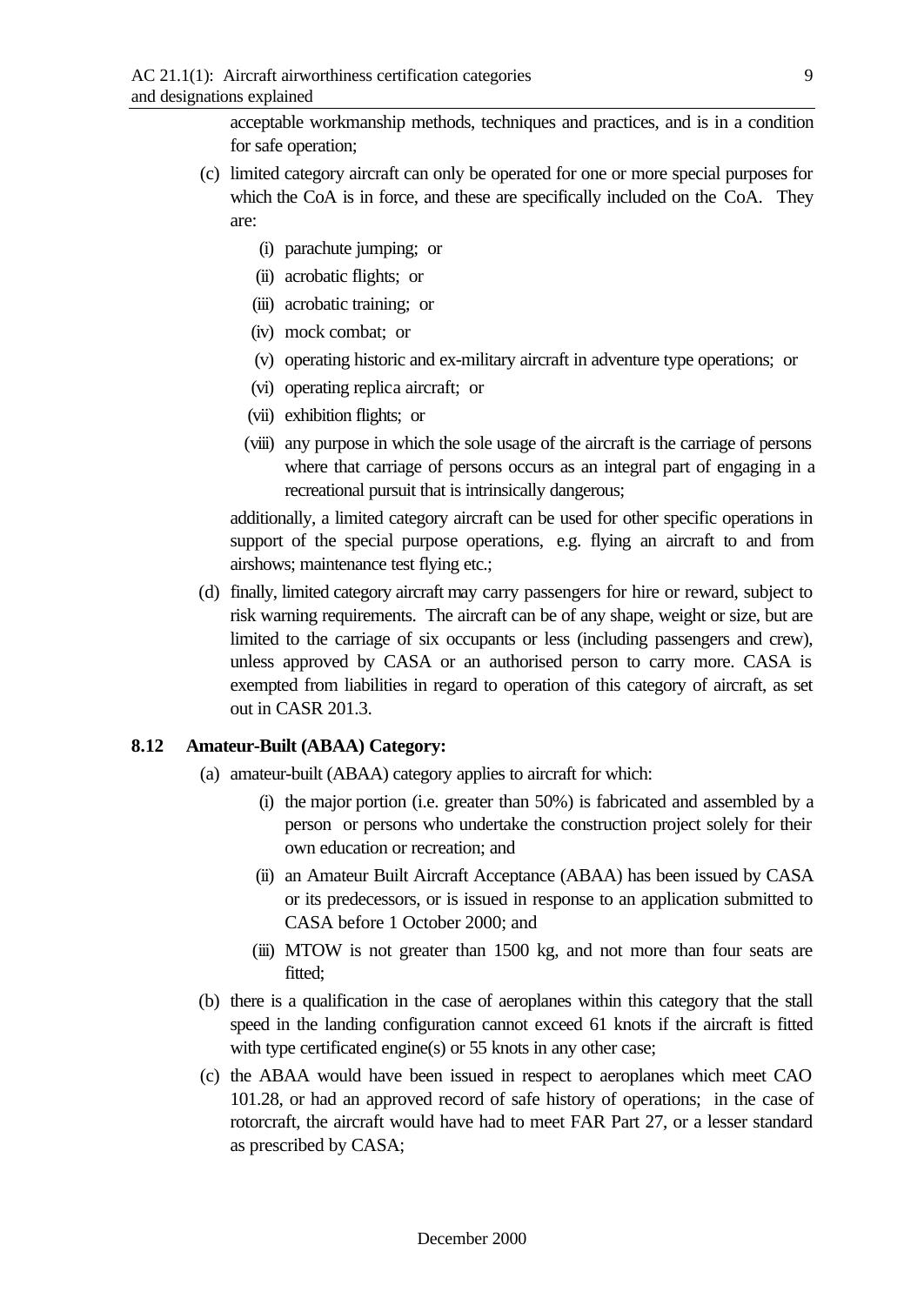(d) ABAA control is coordinated between CASA and other approved organisations. The aircraft must be constructed in approved premises, and stage inspections throughout the construction period are involved. i.e. a continuation of the CAO 100.18 concept. Finally, this category should not be confused with amateur-built aircraft covered by the experimental certificate.

# **8.13 Provisional CoA**

The Provisional CoA follows from provisional type certification, and is not therefore a subject for discussion in this AC.

### **8.14 Special Flight Permit:**

- (a) the special flight permit replaces the Permit to Fly previously issued by CASA or its predecessors, or authorised persons, under CAR 134 "Permission for Certain Flights";
- (b) a special flight permit may be issued where an aircraft does not meet the applicable airworthiness requirements, but can be reasonably expected to be capable of safe flight for the intended purposes, which may include one or more of the following:
	- (i) flying the aircraft to a base where repairs, alterations, or maintenance are to be performed, or to a point of storage;
	- (ii) delivering or exporting the aircraft;
	- (iii) production flight testing new production aircraft;
	- (iv) evacuating the aircraft from an area of impending danger;
	- (v) conducting customer demonstration flights in new production aircraft that have satisfactorily completed production flight tests;
	- (vi) assisting in searching for, bringing aid to or rescuing persons in danger on a particular occasion;
	- (vii) assisting in dealing with a state of emergency;
	- (viii) operations at a weight in excess of MTOW;
- (c) a special flight permit normally contains, on that permit, the specific conditions and limitations pertaining to the permit operations. CASA or an authorised person may also relax certain regulatory requirements for operations under the permit e.g. the aircraft need not necessarily be registered or the aircraft may be flown without a maintenance release;
- (d) unlike the CAR 134 Permit to Fly, a special flight permit allows operation of an aircraft outside Australian territory, so long as it is operated for the intended purpose, and within the timeframe specified on the permit (normally for delivery or export purposes). The permit does not authorise flight over countries other than Australia without permission of those countries.

# **8.15 Experimental Aircraft:**

(a) experimental aircraft are, by their very nature, not type-certificated. "Experimental" is not a category per se, rather, it is a designation. It is also important to note that an experimental certificate does not attest to an aircraft being fully airworthy, despite being grouped under the special CoA. The experimental certificate system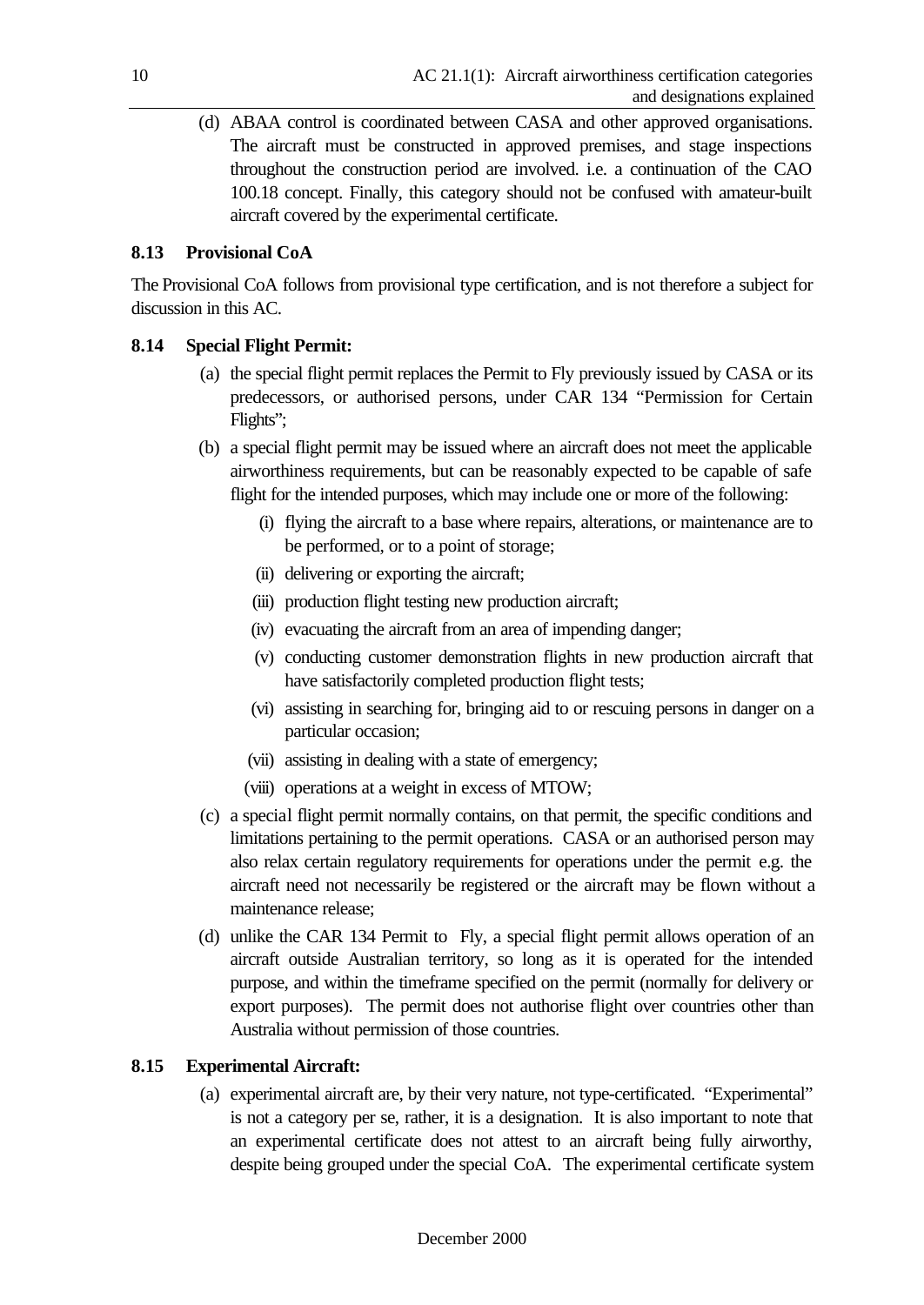replaces some elements of airworthiness control previously covered by the CAR 134 Permit to Fly, and the CAO 101.31 developmental category CoA;

- (b) the experimental certificate system allows any person or commercial concern to construct an aircraft of any size and seating capacity, and with any number and type of engines. Experimental certificates can be issued for one or more of a number of specific recognised purposes as follows (note: no passenger-carrying experimental aircraft operations can be undertaken for hire or reward):
	- (i) **research and development**. For example testing new aircraft design concepts, new aircraft equipment, new aircraft installations, new aircraft operating techniques, or new uses for aircraft:
		- (A) this purpose is primarily intended for operations which lead to subsequent issue of a type certificate, including proof-of-concept flying, or for operations which may be pure research and development  $(R & D)$  in nature, such as determining whether an idea warrants further investigation;
		- (B) both commercially-built and amateur-built aircraft are eligible for issue of an experimental certificate under this purpose. Operations are limited to genuine research and development activities. An experimental certificate is valid only for the period of time specified on the certificate, normally one year, and for the number of flights necessary to complete the R & D program;
		- (C) thus the R & D purpose is essentially a transitory one, and indefinite operation under this purpose is not intended. Any other aircraft necessary to support the R & D project (such as a chase plane etc.) are also eligible for certification under this purpose;
	- (ii) **showing compliance with regulations**. For example conducting flight tests and other operations to show compliance with the airworthiness regulations including flights to show compliance for issue of Type and Supplemental Type Certificates, flights to substantiate major design changes, and flights to show compliance with the function and reliability requirements of the regulations:
		- (A) this purpose provides for operations to show compliance with the CASRs or other relevant design code after completion of testing under the R  $\&$  D purpose, where the Type Certificate holder has revised the relevant design data, or where a person has applied for approval of a major modification or design change under a Supplemental Type Certificate. It also provides for test flying undertaken by CASA as part of a type certification program;
		- (B) an experimental certificate for this purpose is valid only for the period of time specified on the certificate, normally one year, and for the number of flights necessary to accomplish the purpose;
	- (iii) **training the applicant's flight crew**:
		- (A) operations under this purpose are limited to flight crews (normally the aircraft manufacturer's employees) for whom training in the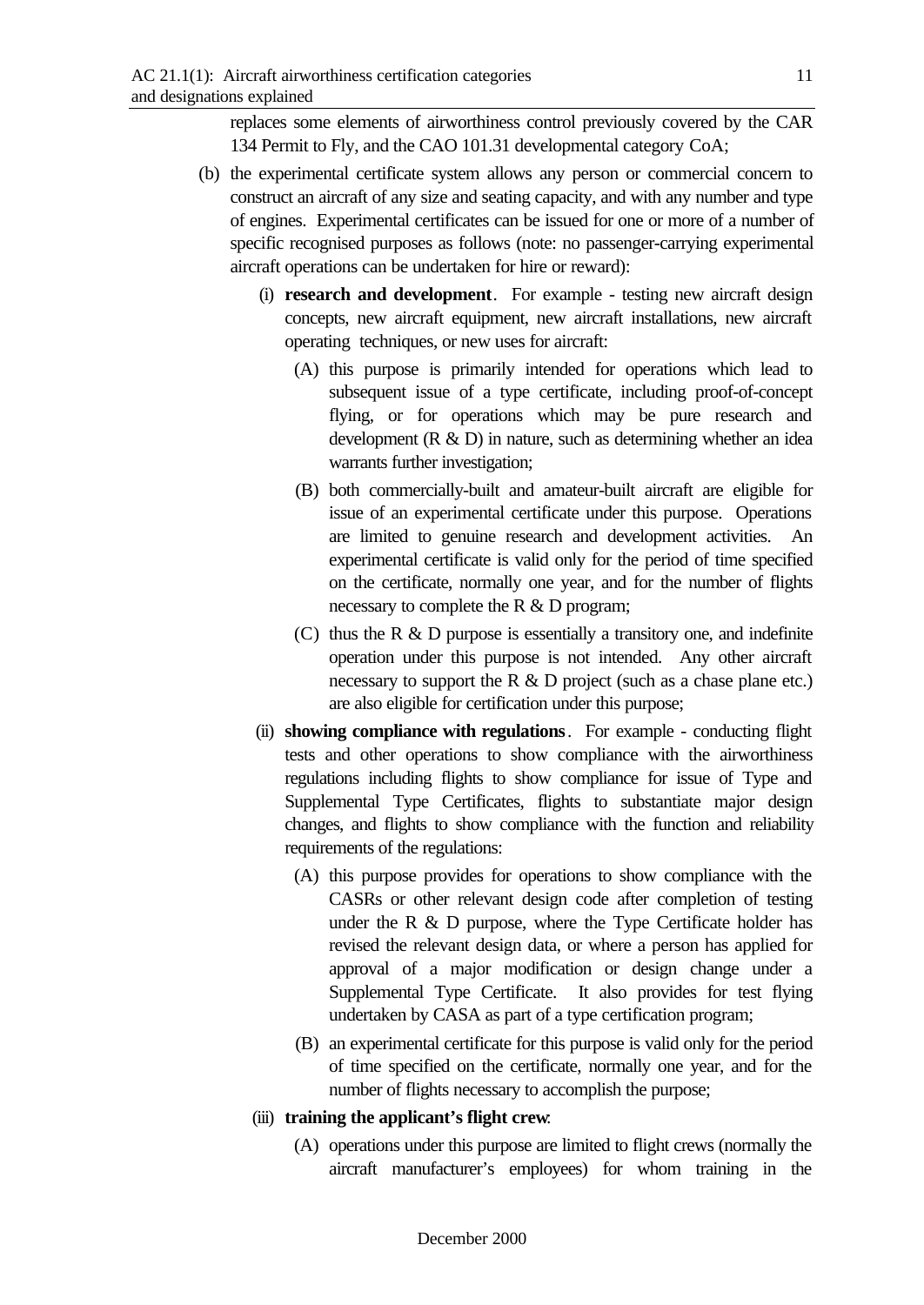experimental aircraft is necessary for subsequent operations of the aircraft in type certification programs or for production flight testing;

- (B) an experimental certificate for this purpose is valid only for the period of time specified on the certificate, normally one year, and for the number of flights necessary to accomplish the training;
- (iv) **exhibition**. For example exhibiting the aircraft's flight capabilities, performance, or unusual characteristics at air shows, motion picture and television productions, and the maintenance of exhibition flight proficiency, including flying to and from such air shows and productions (for persons exhibiting aircraft):
	- (A) operations covered under this purpose are for valid exhibition purposes only, as described immediately above. Also included are:
		- the exhibition of historic and ex-military aircraft which do not have a standard CoA in a standard category, or a special CoA in the limited category, and
		- operations for the purpose of training for the exhibition or maintaining proficiency;
	- (B) an experimental certificate for this purpose is normally valid for an unlimited period of time. However, operations under this purpose are normally limited to a specified area in the vicinity of the airport at which the aircraft is permanently based, or at the venue of the intended exhibition, including flying to and from the venue, and are based on a submitted list of events to be attended;
- (v) **air racing**. For example participating in air races, including (for participants) practising for air races, and flying to and from racing events:
	- (A) an experimental certificate for this purpose is normally valid for one year. Operations under this purpose are normally limited to a specified area in the vicinity of the airport at which the aircraft is permanently based, or at the venue of the intended race, and are based on a submitted list of events to be attended.
- (vi) **market surveys**. For example use of aircraft for purposes of conducting market surveys, sales demonstrations, and customer crew training:
	- (A) issue of experimental certificates for this purpose are confined to:
		- a manufacturer of an aircraft manufactured within Australia that is to be used for market surveys, sales demonstrations, or customer crew training;
		- a manufacturer of aircraft engines who has altered a typecertificated aircraft by installing different engines, manufactured by the manufacturer within Australia, who may apply for an experimental certificate for market surveys if the basic aircraft, before alteration, was type-certificated in the normal, utility, acrobatic, commuter, or transport category;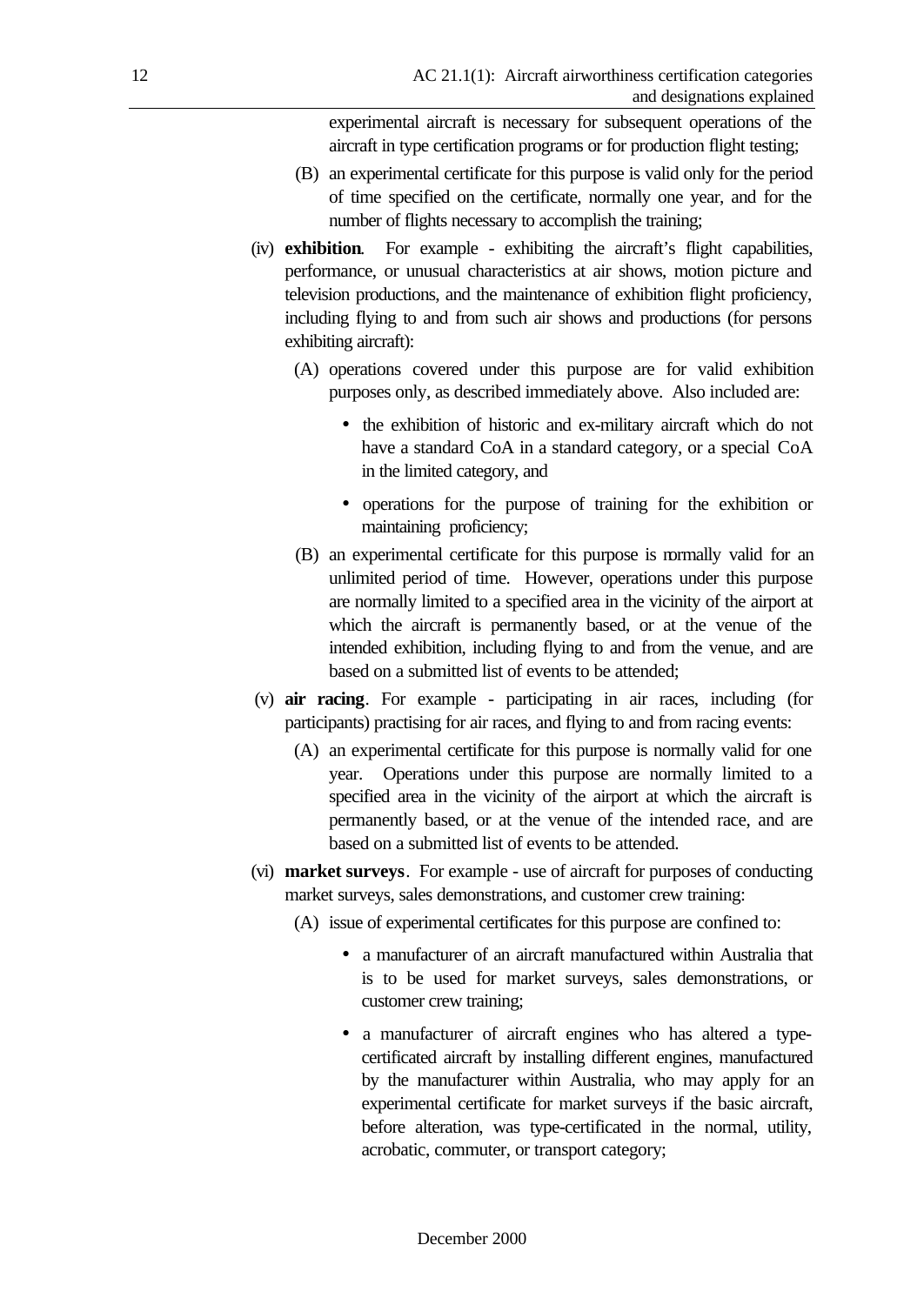- a person who has altered the design of a type-certificated aircraft to be used for market surveys if the basic aircraft, before alteration, was type-certificated in the normal, utility, acrobatic, commuter, or transport category;
- (B) an experimental certificate for this purpose is normally limited to the time needed for the prescribed operations, and normally does not exceed one year. The applicant must have established an inspection and maintenance program and have flown for at least 50 hours, or at least 5 hours if it is a type-certificated aircraft which has been modified;

#### (vii) **operating amateur-built aircraft**:

- (A) this purpose allows an amateur builder to construct an aircraft using the same basic guidelines as for an ABAA-supported type (see paragraph.8.12.(a) above), but without an ABAA being available. On the other hand, an amateur builder can still elect to operate his or her aircraft on an experimental certificate even if an ABAA for the type involved is available;
- (B) there are no prescribed design standards for amateur-built aircraft to be operated under experimental certificates. If an amateur-built (experimental) aircraft is to be moved to the amateur-built (ABAA) category, then it must be shown to comply with the requirements of paragraph 8.12 (c) above, and a review carried out of the maintenance undertaken during the period of the experimental certificate operation;
- (C) amateur-built experimental certificates may also be issued to aircraft which are built from a kit manufactured by a person who may not hold a Production Certificate (PC) for the kit, as long as the major portion rule is observed;
- (D) no CASA approval is required before construction of this class of amateur-built aircraft is commenced, nor are stage inspections required. Prospective builders should contact an approved organisation before project commencement. Any choice of engine, propeller, wheels, etc., and any choice of materials may be used in the construction of the aircraft. The use of used or salvaged major assemblies e.g. wings, fuselage, empennage, undercarriage assemblies from type-certificated aircraft is permitted, as long as they are individually in a condition for safe operation. These assemblies will be considered in determining the "major portion", but no credit for fabrication and assembly will be given to the builder;
- (E) a construction log must be kept by the amateur builder. The approval process will consist of a general inspection of the aircraft, and a construction documentation check, prior to the issue of the experimental certificate;
- (F) an experimental certificate for this purpose is normally valid for an unlimited period of time;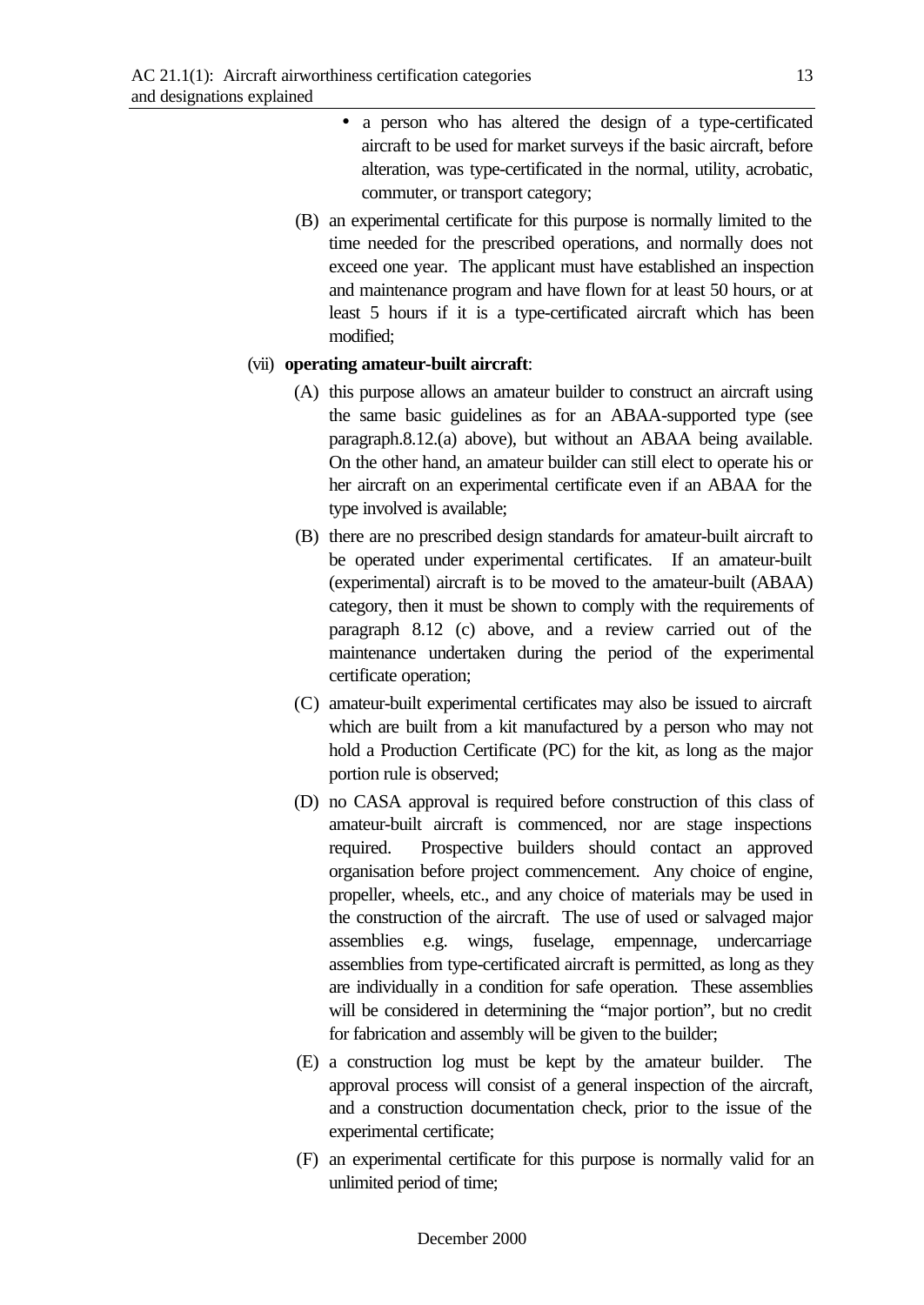(G) aircraft which are manufactured and completely assembled as a business for sale to other persons are not considered to be bona fide amateur-built aircraft, regardless of the status of the builder. Further, amateur-built kit owner(s) will jeopardise eligibility for experimental certificate issue if another person or persons build the aircraft;

### (viii) **operating kit-built aircraft:**

(A) this purpose provides for operation of kit-built aircraft where the kit is manufactured by a person holding a Production Certificate (PC) for the kit, and the kit aircraft is type certificated in the primary category, but the kit is assembled without the benefit of the PC holder's supervision and quality control. The major portion rule as discussed above in 8.12 (a) (i) does not apply;

(B) an experimental certificate for this purpose is normally valid for an unlimited period of time;

- (ix) **private operations of prototype aircraft previously issued with experimental certificates for the purposes of R & D, showing compliance with regulations, and exhibition**:
	- (A) this purpose provides for limited private use of prototype aircraft subsequent to operations for purposes as per the heading above. Note that there can be only one prototype in any series of an aircraft type;
	- (B) operations are confined to the carriage of six occupants maximum (unless otherwise approved by CASA or an authorised person), and not for hire or reward. The aircraft is subject to the same limitations and conditions as amateur-built experimental aircraft. A prototype may be eligible for subsequent certification, as a standard category aircraft, if the aircraft has been shown to comply with the applicable airworthiness standards for the category sought, and conformance has been demonstrated throughout the aircraft's construction period;
	- (C) an experimental certificate for this purpose is normally valid for an unlimited period of time.

# **9 GLIDERS AND POWERED SAILPLANES**

**9.1** Gliders and powered sailplanes are not categories for the purposes of airworthiness certification. Rather, these classes of aircraft are placed in categories which reflect their capabilities, mode of construction and degree of development, i.e.:

- primary
- utility
- acrobatic
- amateur-built (ABAA)
- amateur-built (experimental)
- kit-built (experimental)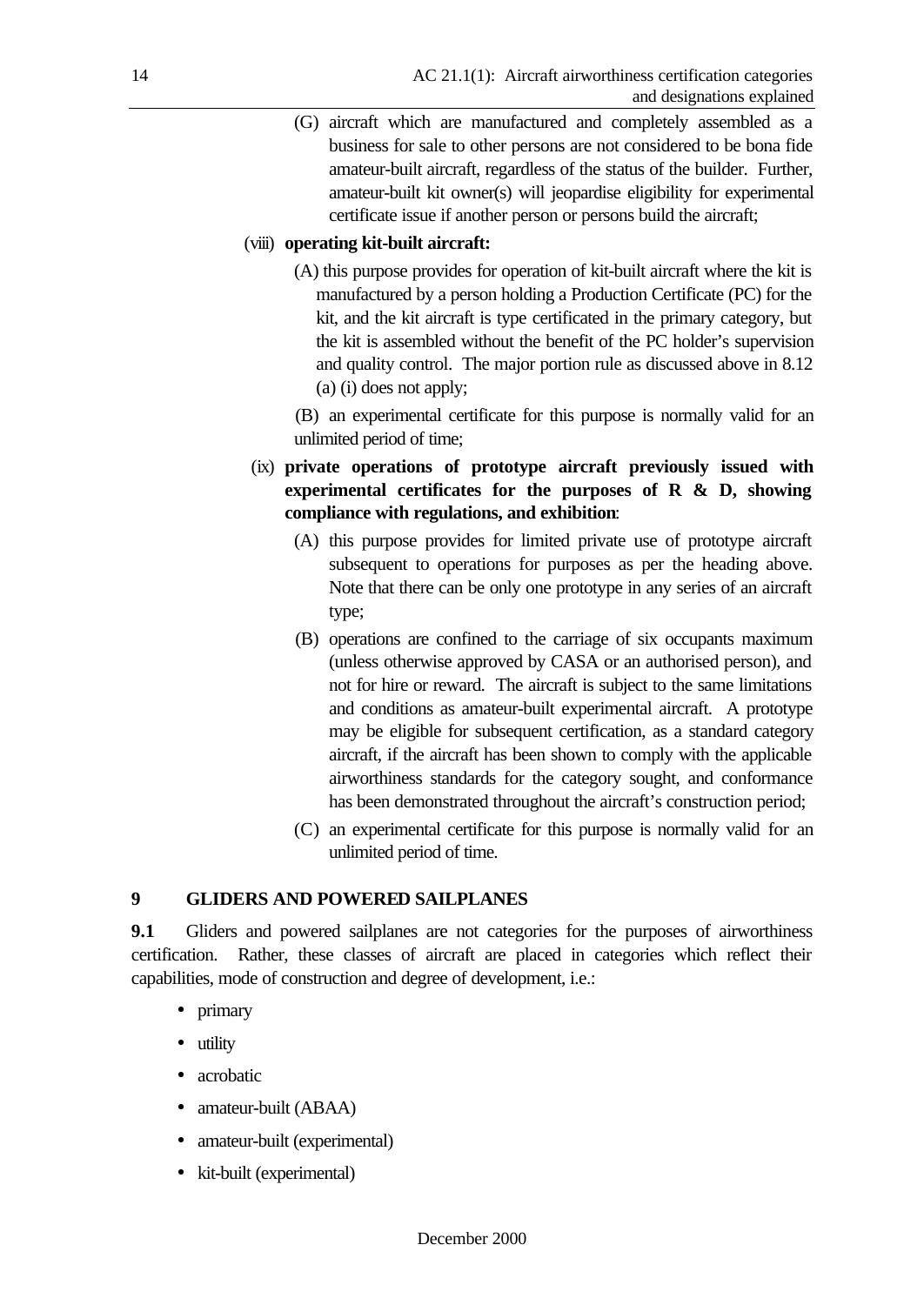**9.2** In the past, gliders and powered sailplanes were required to meet the design requirements of CAO 101.26, "Aircraft Certification Requirements - Gliders and Powered Sailplanes", which in turn called up the basic design standards of JAR Part 22, BCAR Section E, OSTIV (a Dutch standard) or LFSM (a German standard). CAO 101.26 has now been repealed. These classes of aircraft must now meet the requirements of CASR Part 22, which is included in the above design standards.

**9.3** All CoA activities for these classes of aircraft in Australia are undertaken by the Gliding Federation of Australia (GFA), and applicants should always approach the GFA in the first instance.

# **10 ULTRALIGHT AIRCRAFT**

**10.1** Again, ultralight aircraft is not a category for the purposes of airworthiness certification. In Australia, an ultralight is currently considered to be a single-engined aircraft with a MTOW not exceeding 544 kg.

**10.2** There are currently a number of different classes of ultralight aircraft in Australia, and they are governed by different standards e.g. CAO 101.55, "Aircraft Certification Requirements - Aeroplanes with a Maximum Weight Not Exceeding 450 kg", or by CAO 95-series exemption orders specifying particular configuration, weight and performance limitations etc. (for instance CAO 95.10 covering privately built single place ultralight aeroplanes).

**10.3** Some ultralight aircraft may operate as normally registered civil aircraft, or under the umbrella of a relevant sport aviation organisation.

**10.4** Ultralight aircraft per se are not reflected as a category in either standard or special CoA. However, depending on their registration status, design standards and modes of construction, certain ultralight aircraft could be issued with a CoA in the amateur-built (ABAA), amateur-built or kit-built (experimental), primary or intermediate categories.

# **11 EXEMPTION AIRCRAFT**

**11.1** "Exemption" aircraft are those specified in the CAOs 95-series, and by their very nature are not generally eligible for a CoA, and are not classified as categories in the airworthiness sense, e.g.:

- Hang gliders (CAO 95.8)
- Single place gyroplanes with empty weight not exceeding 250 kg (CAO 95.12)
- Two place gyroplanes with empty weight not exceeding 300 kg (CAO 95.12.1)
- Tethered balloons, kites, parasails or gyrogliders (CAO 95.14)
- Weight shift controlled aeroplanes and powered parachutes (CAO 95.32)
- Unmanned free balloons (CAO 95.15)
- Ultralight aeroplanes (CAO 95.55)

**11.2** It should be noted that a number of the above classes of aircraft can also be classified "ultralights" as already discussed in paragraph 10 above.